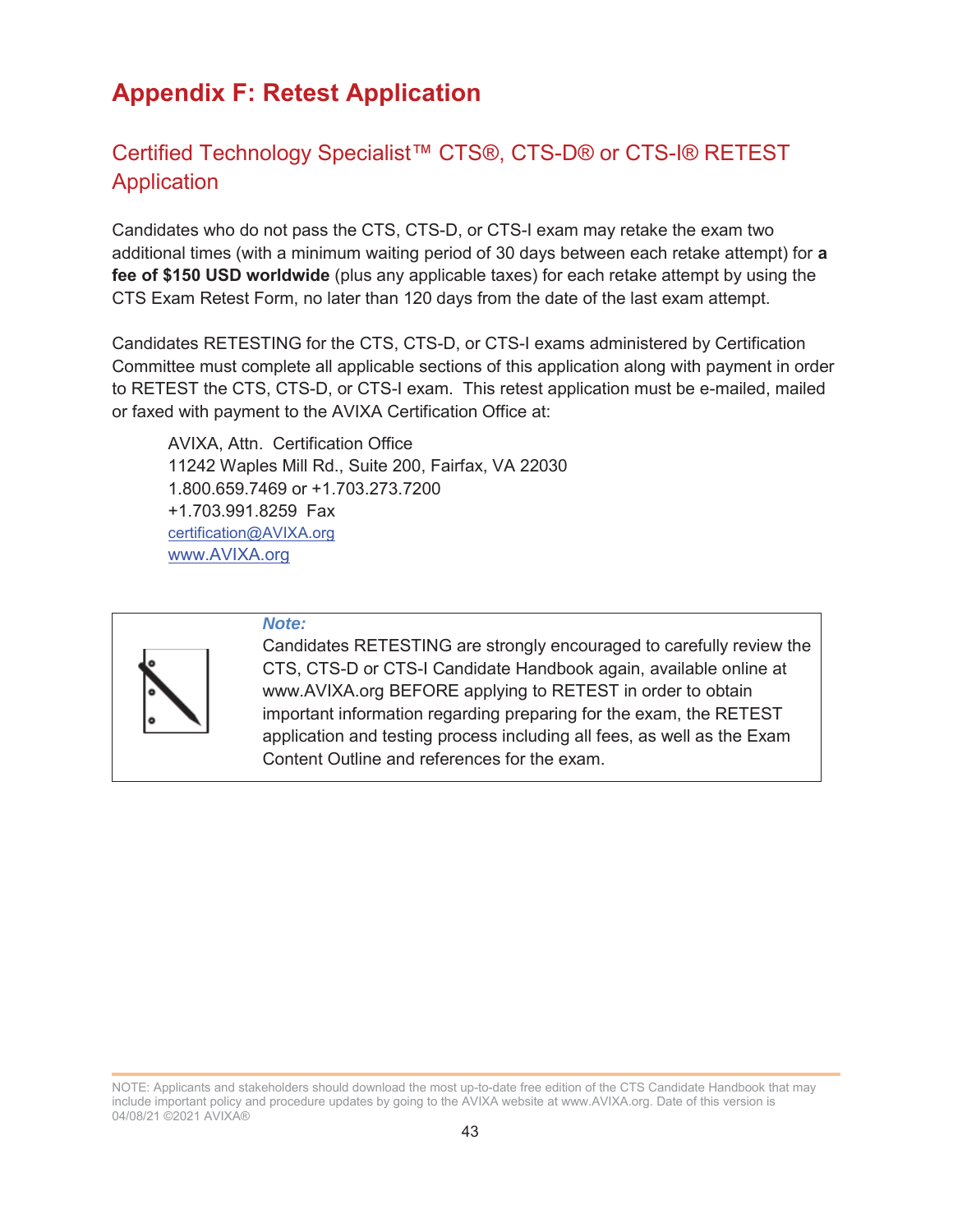# Applicant Information – Please Print

|                                   | <b>Important Note:</b><br>Name must match your government issued identification that will be<br>presented at the testing center. Failure to do so will result in being denied<br>exam access                                                                                                                                                                                                           |  |  |
|-----------------------------------|--------------------------------------------------------------------------------------------------------------------------------------------------------------------------------------------------------------------------------------------------------------------------------------------------------------------------------------------------------------------------------------------------------|--|--|
|                                   |                                                                                                                                                                                                                                                                                                                                                                                                        |  |  |
|                                   |                                                                                                                                                                                                                                                                                                                                                                                                        |  |  |
|                                   | Address 2                                                                                                                                                                                                                                                                                                                                                                                              |  |  |
|                                   |                                                                                                                                                                                                                                                                                                                                                                                                        |  |  |
|                                   |                                                                                                                                                                                                                                                                                                                                                                                                        |  |  |
|                                   |                                                                                                                                                                                                                                                                                                                                                                                                        |  |  |
|                                   |                                                                                                                                                                                                                                                                                                                                                                                                        |  |  |
|                                   | AVIXA Member ID (If known)<br>Retesting for: CTS CTS-D CTS-I<br>Date of original test:_______________                                                                                                                                                                                                                                                                                                  |  |  |
| allowed): ______________________, | Date(s) of previous RETEST if you have previously retested (Maximum of two retests total are                                                                                                                                                                                                                                                                                                           |  |  |
|                                   | Special Accommodations Request:   Yes  <br>No                                                                                                                                                                                                                                                                                                                                                          |  |  |
|                                   | Note:<br>If yes, you must complete the Request for AVIXA Examination Special<br>Accommodations AND AVIXA (CTS, CTS-D, CTS-I) Examination<br>Healthcare Documentation of Disability Related Needs found in the<br>Candidate Handbooks online at www.AVIXA.org/certification and email,<br>mail, or fax it to the AVIXA Certification Office a minimum of 45 days<br>prior to your desired testing date. |  |  |

NOTE: Applicants and stakeholders should download the most up-to-date free edition of the CTS Candidate Handbook that may include important policy and procedure updates by going to the AVIXA website at www.AVIXA.org. Date of this version is 04/08/21 ©2021 AVIXA®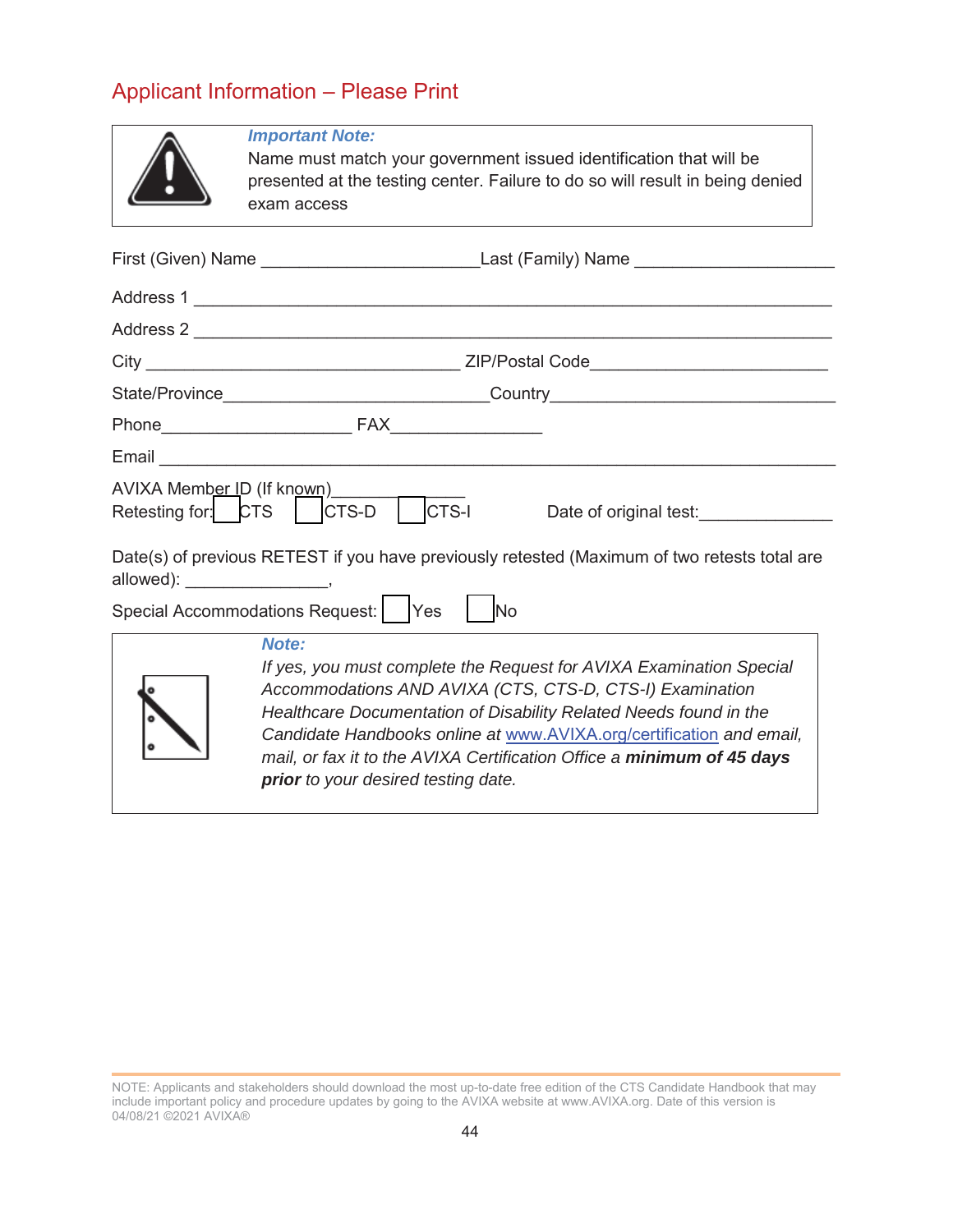### RETEST ONLY Agreement and Signature

- I authorize the Certification Committee to obtain any background information necessary to verify the accuracy and completeness of my responses to all questions contained herein.
- I understand that Certification Committee may audit candidate applications to verify experience or education either prior to or after an examination is taken, or after the results are announced. I agree to cooperate with such audit and further understand that providing false information for verification of experience or education, or having others to do so is a violation of the CTS Code of Ethics and Conduct and may result in sanctions.
- I hereby certify that I have read all portions of this application and the CTS Candidate Handbook and believe myself to be in compliance with all admission policies related to the CTS examination. The information I submit on this application and any documents I have enclosed or forwarded are complete, true and correct to the best of my knowledge and belief.
- I agree to immediately inform the certification office of all changes to the information included in this application while I am an applicant, and for as long as I am certified by the Certification Committee.
- I hereby attest that I am personally taking the CTS examination I have applied for, solely for the purposes of CTS certification. I further understand that I am prohibited from transmitting information regarding examination questions or content in any form to any person or entity, and understand that failure to comply with this prohibition may result in my certification being revoked and/or legal action being taken against me.
- I have read, understand, agree to be bound by the certification-related policies and procedures and Code of Ethics and Conduct promulgated by the Certification Committee. I understand and agree that my failure to abide by the Certification Committee's policies and procedures and Code of Ethics and Conduct shall constitute grounds for rejection of my application or denial or revocation of my certification.
- I understand that if successful I will be listed in the online Certification Committee's professional certification registry; however, if in the future if I should not want to continue to be listed in the online registry, that I should send an email request stating such to certification@AVIXA.org or fax/mail the request to the certification office. I understand that even if my credentials are not listed in the online directory, AVIXA will continue to verify credentials upon request.
- I agree to give the Certification Committee and its agents and contractors permission to contact me by U.S. mail, electronic mail, facsimile, or through other media on matters that the Certification Committee believes may be of importance to me. Should I wish to be taken off the AVIXA mailing list in the future, I will send an email request stating such to certification@AVIXA.org, or fax/mail the request to the AVIXA certification office.

I have read, understand, and agree to the terms above. (Please check box and personally sign or type name and date below as your electronic signature of agreement if this application is submitted other than by mail).

| Signature: |  |
|------------|--|

| Signature: | Date: |
|------------|-------|
|            |       |

NOTE: Applicants and stakeholders should download the most up-to-date free edition of the CTS Candidate Handbook that may include important policy and procedure updates by going to the AVIXA website at www.AVIXA.org. Date of this version is 04/08/21 ©2021 AVIXA®